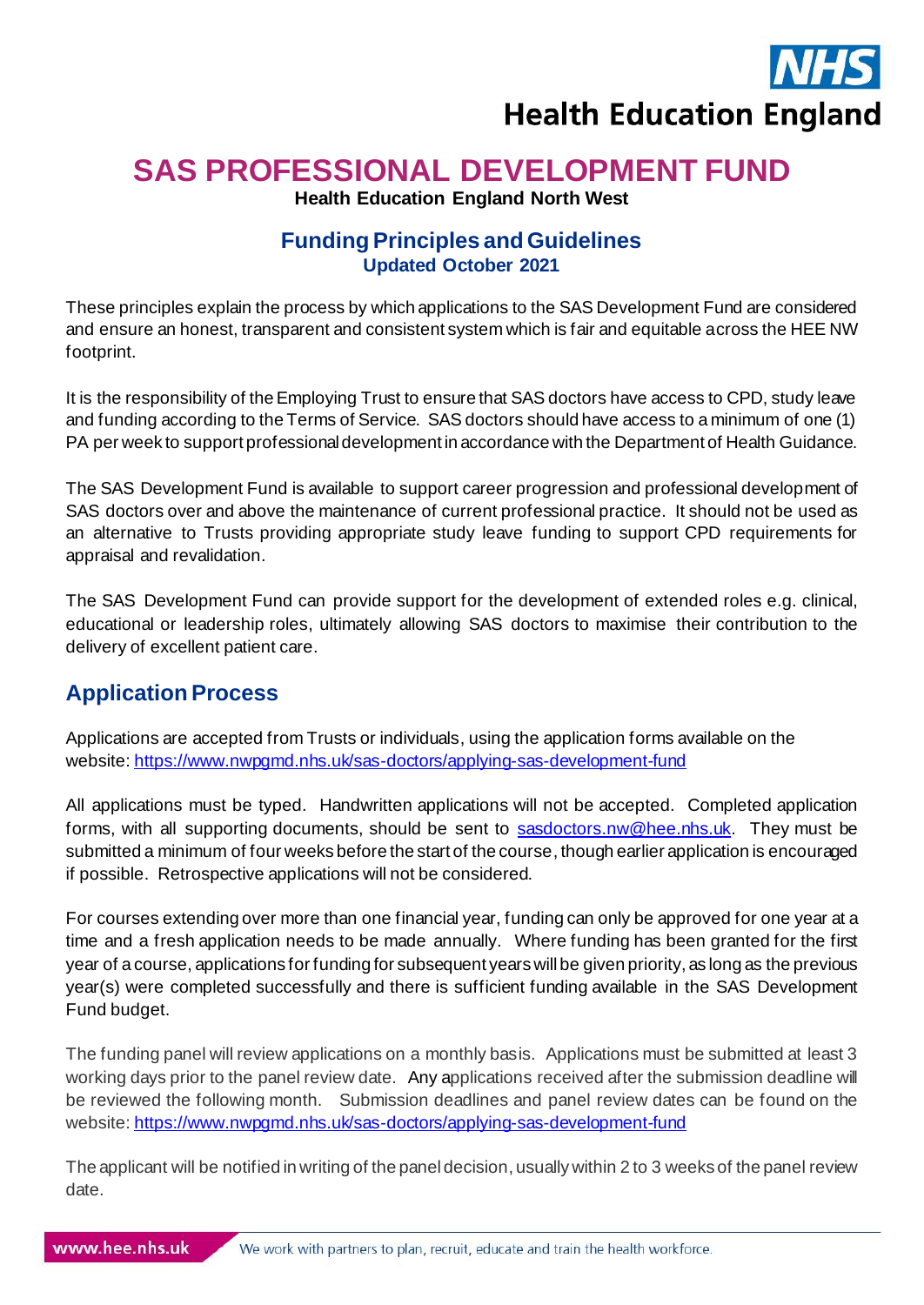### **Application documents**

There are 3 different application forms. Please ensure that the correct form is completed.

- **Application Form A** application for trusts to host an event
- **Application Form B** application for an individual to attend a short course or conference
- **Application Form C** application for an individual to undertake a postgraduate university qualification e.g. PG Certificate, PG Diploma or Masters degree.

#### **Applications for trusts to host an event:**

- 1. The application should give full details of the proposed event, including detailed costings.
- 2. Any other sources of funding should be identified.
- 3. A copy of the course programme should be included in the application.
- 4. Details must be provided of how the event is expected to contribute to the career development of SAS doctors in the region.
- 5. Courses must be aimed primarily at the development of SAS doctors, who should be given priority for attendance. However, any unfilled places may be offered to other staff for whom the course could be beneficial e.g. Locally Employed Doctors.

#### **Applications for individuals to attend a short course or conference, or to undertake a postgraduate university qualification:**

- 1. Applicants must be working currently as a SAS doctor (specialty doctor, staff grade, associate specialist or specialist grade) in the area covered by HEE NW.
- 2. Applicants must have utilized their Trust study leave budget fully, and the SAS Development Fund should not be used as an alternative to the Trust providing appropriate study leave funding to support CPD requirements for appraisal and revalidation.
- 3. The application form should identify how funding will contribute to an individual's personal development plan (PDP) and how it will improve patient care.
- 4. The application must have the approval of the Department and Trust, and the applicant's Clinical Director or supporting clinician and the Trust SAS Lead/ Tutor must sign the form to provide evidence of their support.
- 5. Confirmation of study leave approval should be submitted with the application.
- 6. A copy of the course programme with a proper breakdown of the funding requested must be included in the application.
- 7. For postgraduate university qualifications, information should be provided about each module, including the dates these will be undertaken. Funding can only be approved for one year at a time, and for courses extending over more than one year, a fresh application must be submitted annually.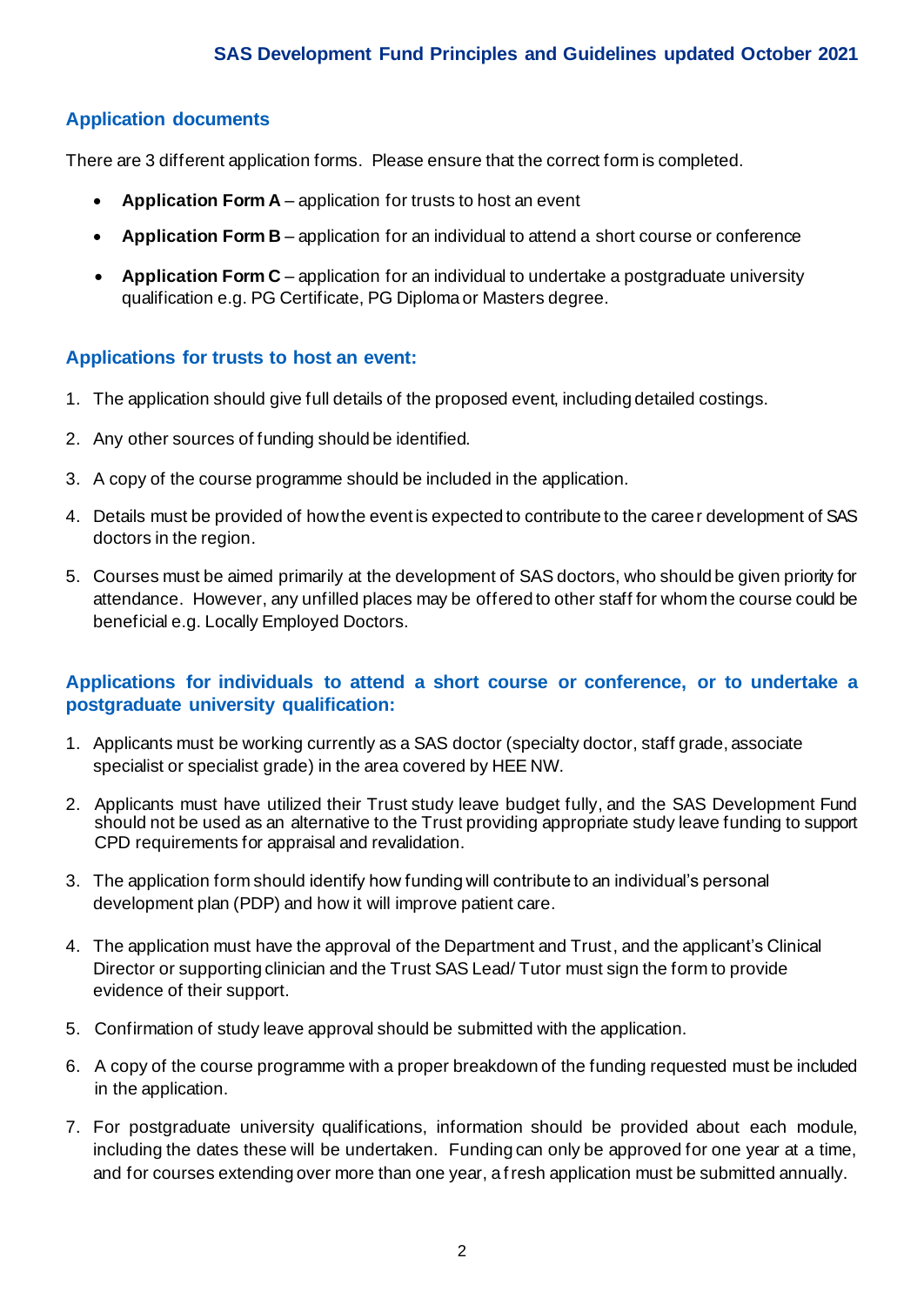## **SAS Development Fund Principles and Guidelines updated October 2021**

- 8. A maximum of £3000 will be funded for any individual SAS doctor per financial year. If applying for funding for a course which costs more than £3000, the SAS doctor must ensure their application includes how the remaining course costs will be met.
- **9. For courses outside of the NW region:**
	- **Applications to attend courses outside the region will onlybe approved if no suitable course exists locally.**
	- **Travel** a maximum of 50% of the following costs may be applied for:
		- o Rail: Standard rate travel only (unless first class is cheaper).
		- o Taxi: Reimbursed for short journeys where deemed necessary, i.e. from train station to course venue.
		- $\circ$  Air: Only funded for overseas courses, except where it is cheaper than travel by train or car.
		- o Car: The shortest practicable route should be taken and payment will be at public transport rate, which is currently 56p per mile. Car parking fees will be reimbursed on production of receipts.
	- Accommodation a maximum of 50% of the cost may be applied for:
		- $\circ$  For accommodation within London or overseas, a maximum amount of £75 per night (i.e. 50%) of £150) will be remunerated
		- $\circ$  For accommodation in the UK but outside of London, a maximum amount of £60 per night (i.e. 50% of £120) will be remunerated.
	- Applicants are expected to make their travel and accommodation arrangements based on optimum value for money. **Subsistence costs will not be funded.**

#### **Educational activities that can be supported by the SAS Professional Development Fund**

- 1. Generic skills, including leadership and management training, communication skills, coaching and mentoring skills, medical ethics and education.
- 2. Top-up training and revision courses to meet requirements for CESR.
- 3. Postgraduate university qualifications e.g. PG Certificates, Diplomas or Masters degrees.
- 4. Educational and supervisory skill courses.
- 5. Courses to help build a portfolio towards career progression.
- 6. Specialty specific training opportunities or requirements that can be shown to be an important part of career development may be supported.

#### **Activities that will not be supported by the SAS Professional Development Fund**

- 1. Mandatory courses e.g. Advanced Life Support.
- 2. Courses to support appraisal, such as appraisee or appraiser skills courses.
- 3. Examination fees.
- 4. CESR application fees.